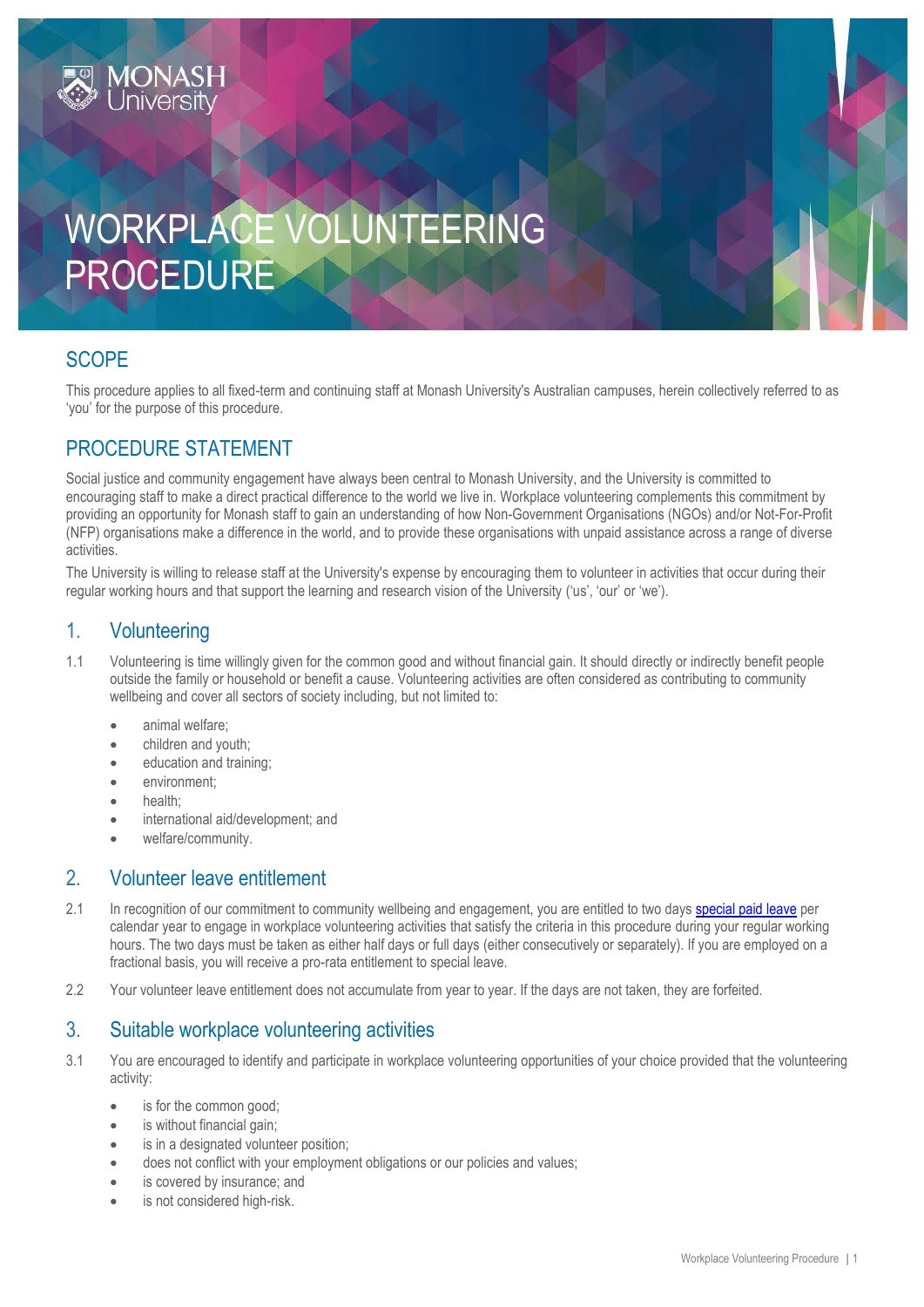- 3.2 Examples of suitable volunteering activities include:
	- serving meals to those in need at a soup kitchen
	- working as part of the set up crew at an event that raises funds for medical research
	- tutoring or providing social support to disadvantaged children
- 3.3 Examples of volunteering activities that are not considered suitable include:
	- participating in a fun run
	- running a fundraising campaign for the sole benefit of a family member
	- participating in a strike or protest relating to human rights issues
- 3.4 You may access volunteer leave when participating in suitable workplace volunteering activities with NFP organisations and charitable groups. Examples include (but are not limited to):
	- Oxfam
	- World Vision Australia
	- Australian Red Cross
	- The Smith Family
- 3.5 Suitable volunteering opportunities may be identified at **GoVolunteer**, or you may choose to participate in volunteering activities with [TeamMONASH](https://www.monash.edu/teammonash/volunteer)TM and [Monash Child Care Centre\(s\).](https://www.monash.edu/childcare)
- 3.6 Alternatively, if you are unable to donate your time, you can contribute by making regular charitable donations through our [Workplace Giving procedure.](https://publicpolicydms.monash.edu/Monash/documents/1935738)

#### 4. How to apply for volunteer leave

- 4.1 Complete an [Application for Leave and Special Leave \[Online\]](https://www.monash.edu/eforms-resources/frevvo-forms/hr/leave-request) form for special paid leave; and
	- identify the special leave as volunteer leave; and
	- include written confirmation from the organisation that you will be engaging as a volunteer, including details of the nature of the volunteer work that is to be undertaken.
- 4.2 Please note that University-level approval is not required for this form of special paid leave, however the leave must be authorised by the Head of Unit. Your supervisor and Head of Unit should consider the impact of your absence on the work area when approving volunteer leave.

#### **Insurance**

4.3 It is your responsibility to ensure that the organisation has adequate insurance coverage for volunteers. Generally, volunteers are not treated as staff for WorkSafe purposes, and are not usually covered by a WorkSafe Injury Insurance policy. For this reason, it is important to check if the organisation you are volunteering for has insurance that will cover you if you are in an accident or are injured while you are volunteering.

#### 5. Breach of procedure

5.1 We treat any breach of our policies or procedures seriously. We encourage reporting of concerns about non-compliance and manage compliance in accordance with the applicable Enterprise Agreement or contract terms.

## **DEFINITIONS**

| Head of Unit                         | The head of an academic or organisational work unit, for example Head of School, Head of Department or<br>where applicable, a person acting as their nominee.                                                                                                                                                                                                                  |
|--------------------------------------|--------------------------------------------------------------------------------------------------------------------------------------------------------------------------------------------------------------------------------------------------------------------------------------------------------------------------------------------------------------------------------|
| Non-for-profit (NFP)<br>organisation | A company that is not carried on for the purposes of profit or gain to its individual members and is, by<br>the terms of the company's constituent document, prohibited from making any distribution, whether in<br>money, property or otherwise, to its members; or a friendly society dispensary. Examples of NFP<br>organisations include World Vision Australia and Oxfam. |
| Without financial gain               | A staff member undertaking Workplace Volunteering should not be paid by the organisation they are<br>volunteering for. However, if offered, payment of travel expenses such as private motor vehicle usage<br>and parking for example, are permissible.                                                                                                                        |